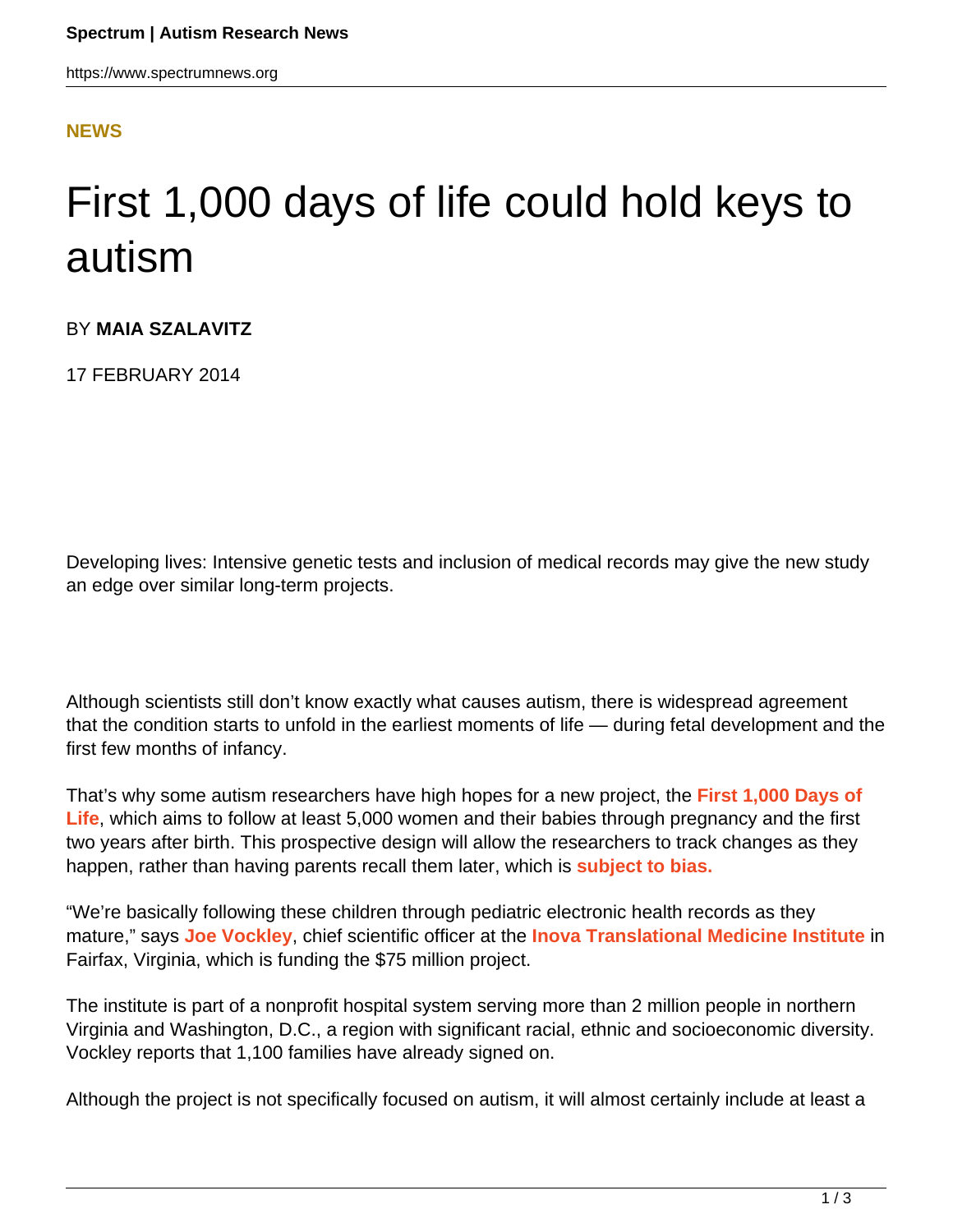few dozen cases of the disorder because of its prevalence. Autism affects **[1 in 88 children](https://www.spectrumnews.org/blog/2012/rate-debate)**, according to the Centers for Disease Control and Prevention.

"It's a wonderful model," says Lisa Croen, director of the Autism Research Program at Kaiser Permanente Northern California, who is not involved in the project. Croen is helping lead two studies that are trying to **[track autism's origins](https://www.spectrumnews.org/blog/2009/earli-signs)** in early development.

The **[Early Autism Risk Longitudinal Investigation](http://www.earlistudy.org/)** is following more than 200 women who already have children with autism through subsequent pregnancies, conducting genetic tests at multiple points during pregnancy and charting the children's behavioral development. **[The Study to](http://www.cdc.gov/ncbddd/autism/seed.html) [Explore Early Development](http://www.cdc.gov/ncbddd/autism/seed.html)** aims to track nearly 3,000 children with autism or other developmental disabilities and typically developing children between 2 and 5 years of age, again looking at both genes and environmental factors.

## **Tracking changes:**

What makes Vockley's study different is the intensive level of genetic testing involved, and the ability to combine those results with medical records from parents and children, as well as surveys about relevant environmental influences such as stress and nutrition.

That could be helpful because research over the past few years has implicated **[infections during](https://www.spectrumnews.org/news/2012/flu-during-pregnancy-raises-childs-risk-of-autism) [pregnancy](https://www.spectrumnews.org/news/2012/flu-during-pregnancy-raises-childs-risk-of-autism)** — as well as **[clashes between the mother's immune system and the fetus](https://www.spectrumnews.org/news/2011/studies-of-early-development-reveal-immune-link-to-autism)** — as a possible cause of autism. And the researchers plan to collect additional survey and genetic data if the child requires medical attention for a major illness or injury, in hopes of identifying any previously unknown influences on autism.

The researchers plan to sample the mother's urine and blood during the second and third trimester, analyze blood from both mother and baby at birth and bank the cord blood and placenta. They aim to sequence the whole genomes of all the participants and chart gene expression profiles, looking at which genes are activated and which stay silent during development, and which chemical tags might influence this expression. They plan to analyze these patterns every six months and, when possible, include fathers and siblings as well. Several studies have linked **[changes in the addition of such chemical tags](https://www.spectrumnews.org/news/2011/study-charts-epigenetic-landscape-of-autism-brains)**, collectively dubbed **[epigenetic changes](https://www.spectrumnews.org/news/2013/twin-study-finds-epigenetic-imprint-of-autism-traits)**, to autism.

Going beyond other studies of this kind, Vockley and his colleagues also hope to examine microRNAs, small fragments of RNA that are thought to regulate the expression of genes and have been **[implicated in autism](https://www.spectrumnews.org/news/2008/micrornas-may-play-a-role-in-autism-studies-find)**.

Being able to correlate all of this information with exposure to drugs or other chemicals during pregnancy and early childhood as well as with changes in the families' lives may provide keys to understanding exactly how autism develops.